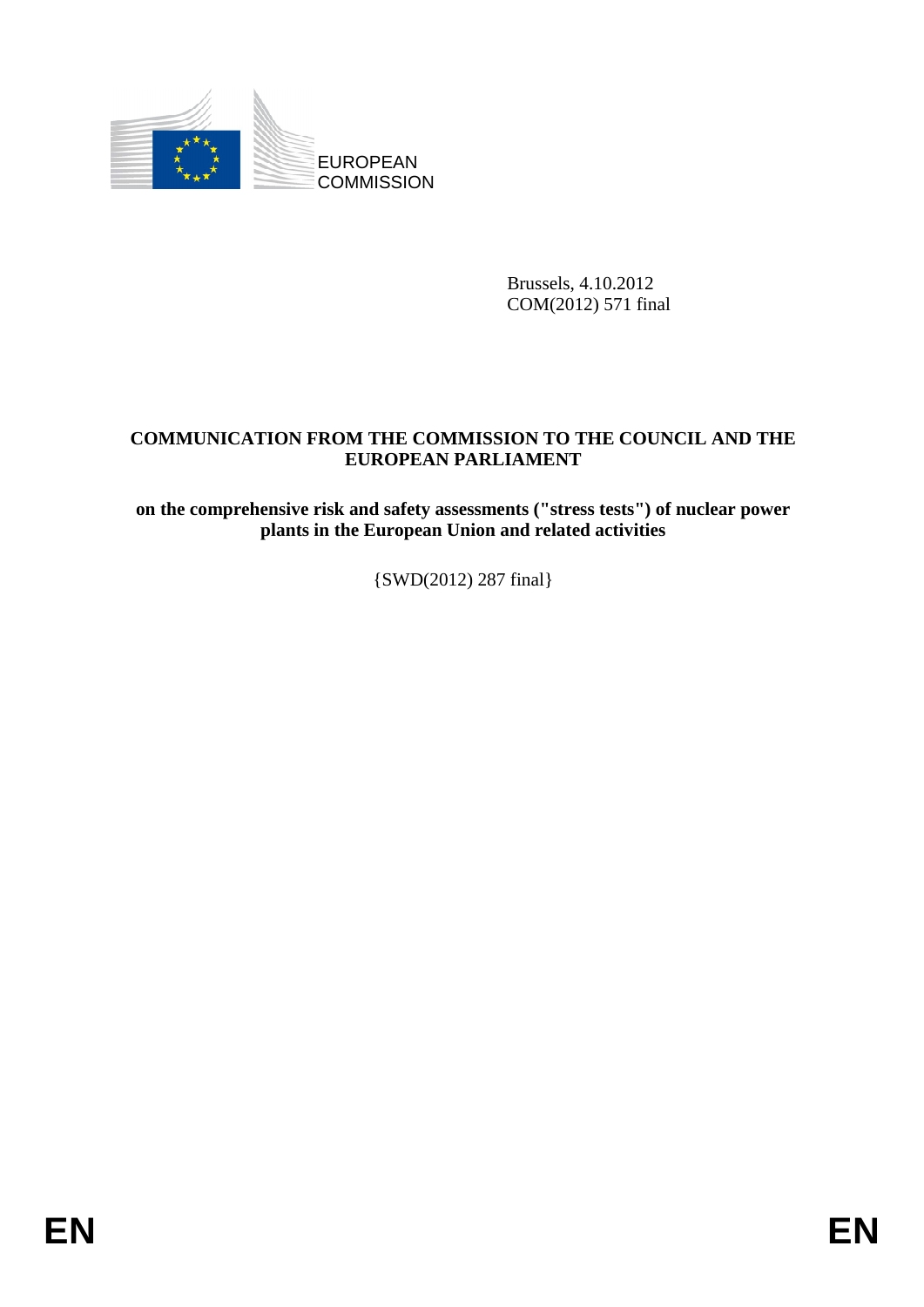#### **COMMUNICATION FROM THE COMMISSION TO THE COUNCIL AND THE EUROPEAN PARLIAMENT**

#### **on the comprehensive risk and safety assessments ("stress tests") of nuclear power plants in the European Union and related activities**

#### **1. INTRODUCTION**

There are currently 132 nuclear reactors in operation in the EU, grouped on 58 sites. Their safety record is such that although incidents have occurred and continue to occur, no major accidents have ever taken place. While the overall safety record is therefore good, EU citizens' confidence in Europe's nuclear industry hinges on continuous improvements of the EU nuclear safety and security framework, so as to ensure that it remains the most effective in the world, based on the highest safety standards.

The challenges which nuclear safety and its governance face were highlighted in the accident at the Fukushima reactors in Japan following the earthquake and the tsunami in March 2011. This event demonstrated that nuclear reactors must be protected even against accidents which have been assessed as highly improbable. Events at Fukushima revealed well-known and recurring issues: *faulty design, insufficient backup systems, human error, inadequate contingency plans,* and *poor communications*. The EU must learn the lessons of Fukushima to further reduce the risk of nuclear incidents in Europe.

The Fukushima accident resulted in unprecedented efforts to review the safety of nuclear installations in Europe and worldwide. Initiatives were taken at national, regional and international level.

In the EU, the European Council, in March  $2011<sup>1</sup>$  concluded that "the safety of all EU nuclear plants should be reviewed, on the basis of a comprehensive and transparent risk and safety assessment ("stress tests"); the European Nuclear Safety Regulatory Group (ENSREG) and the Commission are invited to develop as soon as possible the scope and modalities of these tests in a coordinated framework in the light of lessons learned from the accident in Japan and with the full involvement of Member States, making full use of available expertise (notably from the Western European Nuclear Regulators Association); the assessments will be conducted by independent national authorities and through peer review; their outcome and any necessary subsequent measures that will be taken should be shared with the Commission and within the ENSREG and should be made public." In addition, the European Council asked the Commission to invite EU neighbouring countries to take part in the stress test process, to "review the existing legal and regulatory framework for the safety of nuclear installations" and to "propose by the end of 2011 any improvements that may be necessary".

<u>.</u> 1

EUCO 10/11 (paragraph 31).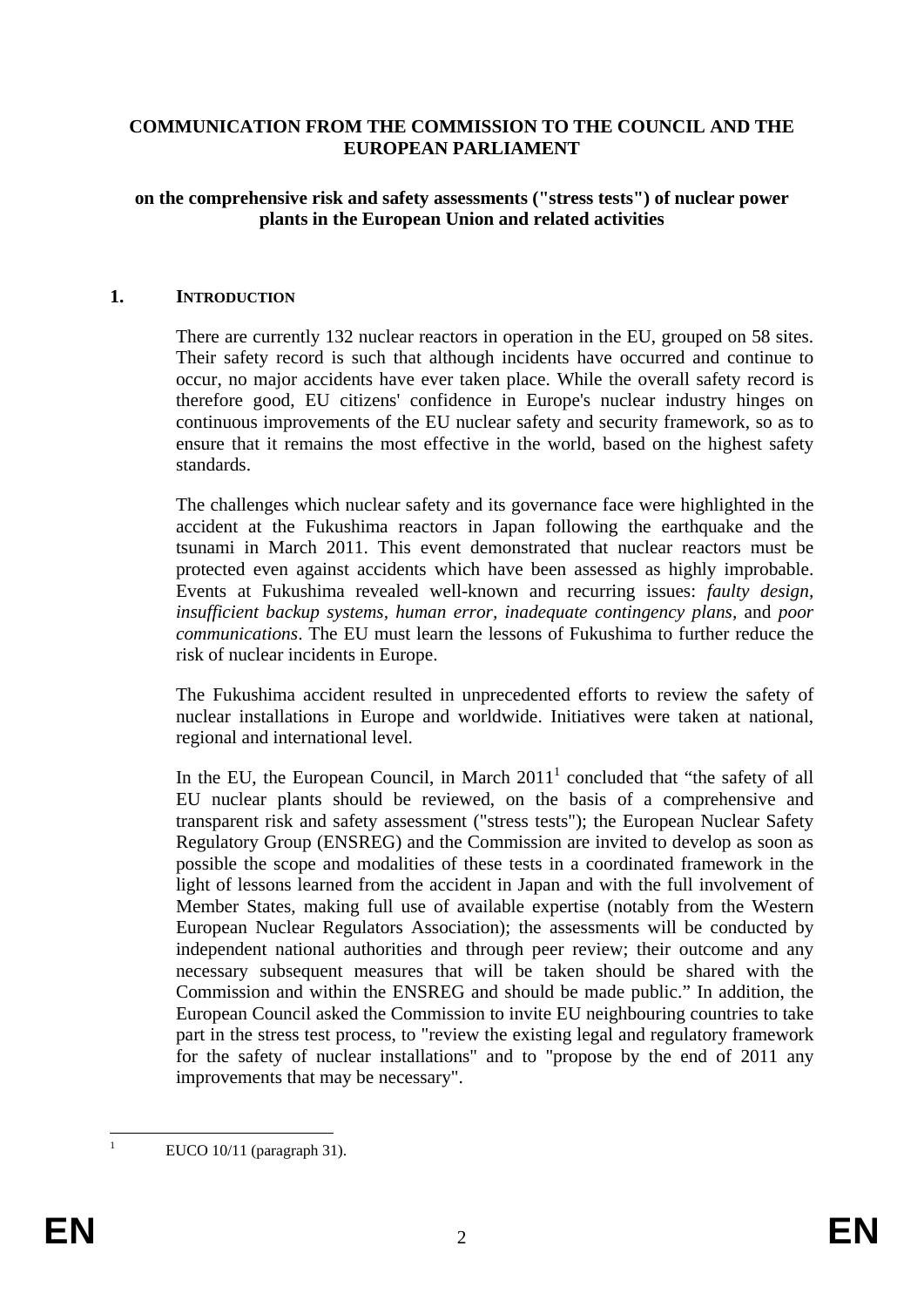Close cooperation between plant operators, nuclear regulators and the Commission made it possible to carry out stress tests in 2011 and 2012. The Commission can now give a response to the European Council's mandate with the present report which identifies the Commission's conclusions and recommendations based on the stress tests and related activities. It also considers the international dimension of nuclear safety and security and outlines how the nuclear safety framework in the EU can be improved, underlining the dynamic nature of nuclear safety: enhancing nuclear safety is not a one off exercise, it must be continually reviewed and updated. Above all, it brings together all the strands of the review exercise with a view to developing legislative, non-legislative and project proposals. All these measures seek to improve the safety of the plants and related governance at EU and national level, and to promote EU values for nuclear safety and security in the international context.

Details on the technical findings and the stress test methodology are presented in the accompanying Commission Staff Working Document.

#### **2. THE PROCESS, KEY FINDINGS AND IMMEDIATE FOLLOW-UP TO THE RISK AND SAFETY ASSESSMENTS**

#### **2.1. An unprecedented review of nuclear safety and security**

In response to the Fukushima accident and the subsequent mandate given by the European Council to the Commission, many layers of activities ran in parallel. These are presented briefly below.

While ENSREG and the Commission developed the scope and modalities of the tests, the assessment of the safety of nuclear power plants falls under the responsibility of nuclear operators and national regulators who participated in the stress tests on a voluntary basis. The Commission cannot guarantee the nuclear safety and security of nuclear installations, since the legal responsibility remains at national level. All the conclusions in the present Communication need to be read against this background.

#### **The safety assessments lead by ENSREG**

The stress tests were defined as a targeted reassessment of the safety margins of NPPs in the light of the lessons drawn from the events in Fukushima related to extreme natural events challenging the plants safety functions. They were organised taking due account of the distribution of competences among the various stakeholders in the area of nuclear safety<sup>2</sup>. All fourteen EU Member States that operate nuclear power plants<sup>3</sup> plus Lithuania<sup>4</sup> participated in these assessments on a

 $\frac{1}{2}$  According to article 6 of the Nuclear Safety Directive, the prime responsibility for nuclear safety lies with the "licence holder" (i.e. the plant operator) under the supervision of the national competent regulatory authority. Member States are responsible for establishing and maintaining a national legislative, regulatory and organisational framework for nuclear safety. Under the Euratom Treaty, the Commission can make legislative proposals to create an EU legislative framework for nuclear safety, without however being able to substitute its responsibility for that of the Member States. A change to this situation would require an amendment of existing legislation.

Belgium, Bulgaria, Czech Republic, Finland, France, Germany, Hungary, Netherlands, Romania, Slovak Republic, Slovenia, Spain, Sweden, United Kingdom.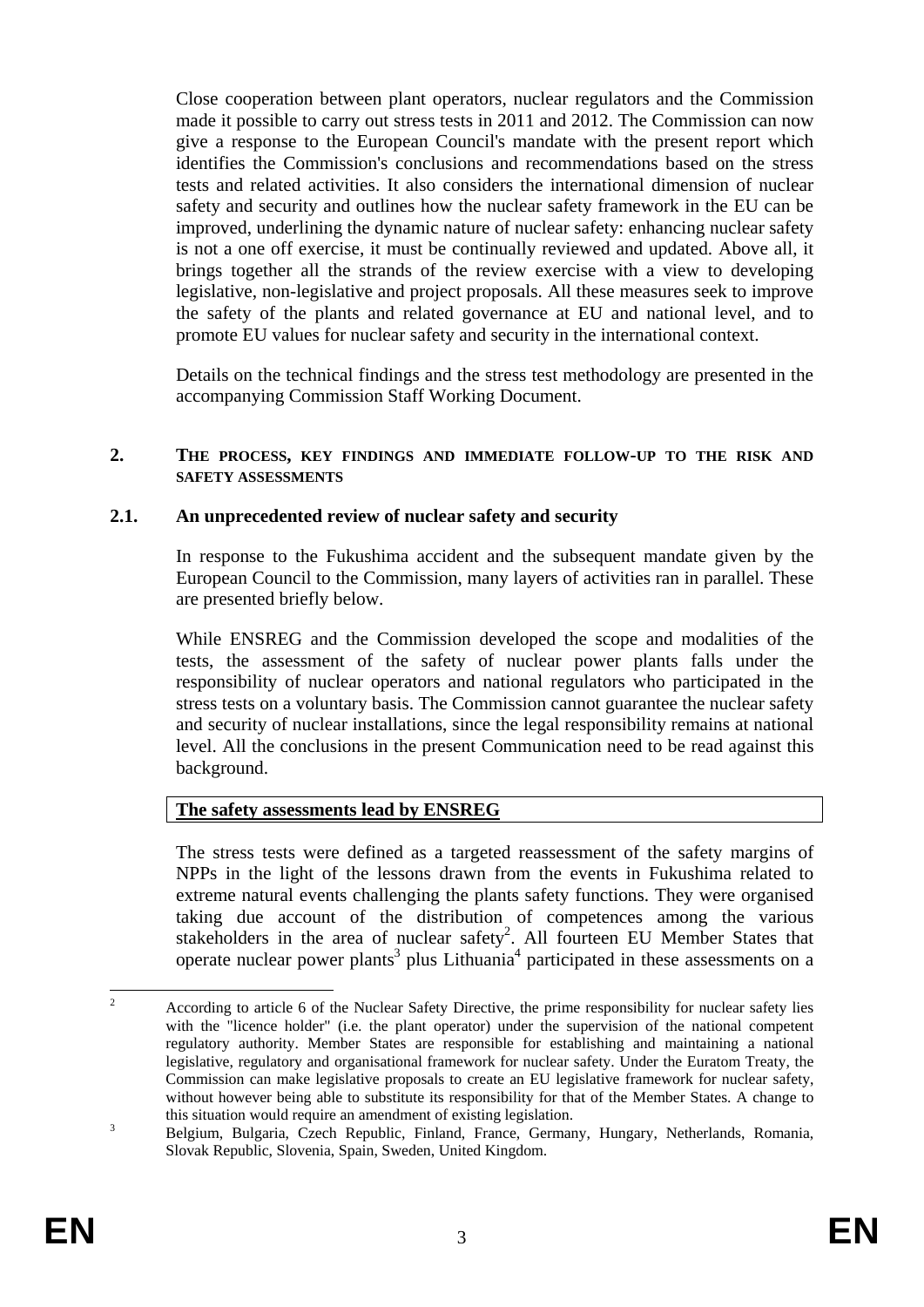voluntary basis. The 132 nuclear reactors<sup>5</sup> in operation in the EU, are based on different technologies and types, but are mainly Pressurised Water Reactors (PWR), Boiling Water Reactors (BWR) or gas cooled reactors. Stress tests were started by self-assessments carried out by nuclear operators and the preparation of national reports by national regulators in line with the responsibilities for the safety of NPPs. Peer review teams mainly composed of experts from the Member States, with support from the European Commission, visited 23 sites, taking into account the type of reactor as well as the geographical location. Team visits to selected sites in each country were organized in order to firm up the implementation of the stress tests, without encroaching on the responsibilities of national authorities in the area of nuclear safety inspections, which organised inspections of each operating nuclear power plant (NPP) in the EU after the Fukushima accident. Information on each NPP can be found in the accompanying Commission Staff Working Document as well as its references to information made available by plant operators, the national regulators or ENSREG as a whole.

Following the presentation of the Commission Interim Report<sup>6</sup>, an extensive EU wide peer review process was carried out from January to April 2012. It produced an overview report by the ENSREG Peer Review Board, endorsed by ENSREG, and seventeen individual national reports<sup>7</sup> with detailed recommendations. In July, ENSREG agreed on an Action Plan to follow up the implementation of the peer review recommendations. It is on this basis that safety findings and recommendations described in this Communication are formulated.

#### **Work on nuclear security by the Council (Ad Hoc Group on Nuclear Security, AHGNS)**

In order to deal with matters related to the security of nuclear power plants, a new *ad hoc* group was set up in the Council. The group met regularly as of September 2011, chaired by the Polish and Danish Presidencies. It comprised security experts from the Member States with the Commission closely associated. In contrast to the ENSREG safety assessments, the AHGNS did not look at individual installations but assessed the state of nuclear security in the EU as a whole, by looking at methodology for the evaluation and protection of nuclear power plants including preventive measures.

The AHGNS encouraged the exchange of existing practices and identified possible methodological improvements, making mainly use of good practices in the existing International Atomic Energy Agency (IAEA) guidance. It concluded its work in May 2012.

 $\frac{1}{4}$ <sup>4</sup> Where the Ignalina NPP is being decommissioned. 5

Altogether, the stress tests were performed on the 132 reactors in operation in the EU, 13 EU reactors that were phased out since the stress tests were initiated, 15 reactors in Ukraine, and 5 reactors in the Swiss Confederation.

COM 784 final, 24.11.2011. 7

 <sup>14</sup> Member States operating nuclear power plants (Belgium, Bulgaria, Czech Republic, Finland, France, Germany, Hungary, Netherlands, Romania, Slovak Republic, Slovenia, Spain, Sweden, United Kingdom), Lithuania (where the Ignalina units are being decommissioned under operating licenses) and Switzerland and Ukraine as EU neighbouring countries.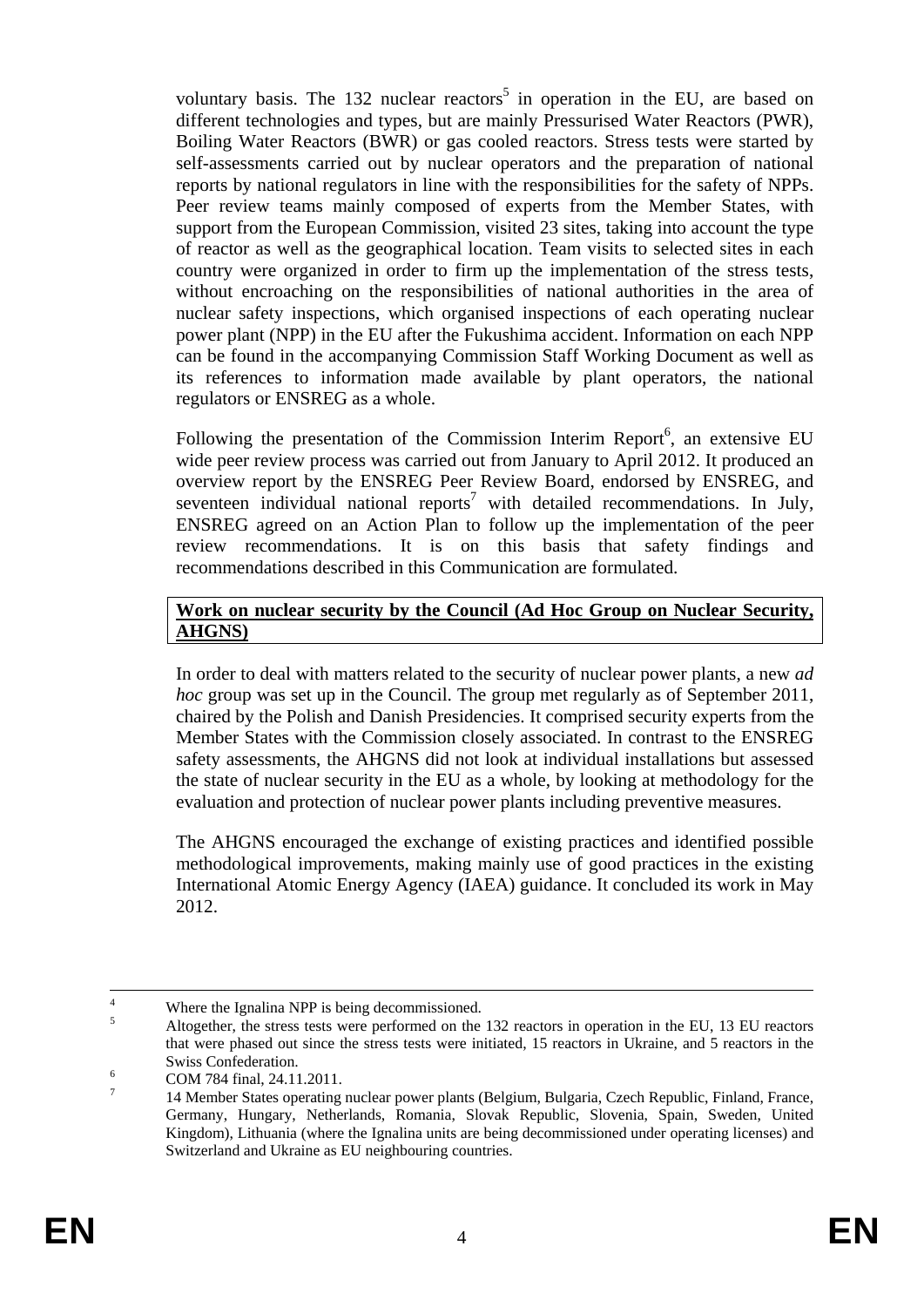## **Involvement of EU neighbouring countries in the process**

Switzerland, Ukraine and Croatia participated fully in the EU stress tests and the peer review process, while other neighbouring countries (e.g. Turkey<sup>8</sup>, Belarus and Armenia<sup>9</sup>) that agreed to work on the basis of the same methodology, are working within different timetables. The Russian Federation also carried out re-assessments and identified improvement measures at its NPPs, using its own methodology. Switzerland is fully committed to follow up the recommendations of the stress tests, while Ukraine has included the stress tests finding in the modernisation programme of its nuclear power plants. The Commission appreciates these efforts to converge with the EU's approach in this field.

## **Commission assessment of the institutional and legal framework**

Beyond the review of the safety of the plants, the Commission has assessed the institutional architecture and legal framework for nuclear safety in Europe, taking into account the IAEA Action Plan<sup>10</sup> and the outcome of international discussions on the Convention on Nuclear Safety. It has identified gaps and best practices that can be addressed or included within EU legislation on the basis of the existing balance of competences, extended collaboration among Member States or in the implementation of existing EU programmes.

## **Effects of aircraft crashes**

Events that could affect both the safety and the security of nuclear power plants, like aircraft crashes, have been considered within this review exercise. The effects of aircraft crashes on the safety of nuclear power plants are covered in the ENSREG stress tests specification. On security, the AHGNS report identifies good practices to be followed by Member States on the prevention of malevolent aircraft crashes.

The Commission has organised a seminar *"Safety of Nuclear Power Plants against Aircraft Impacts"* on 25 September 2012 aimed at upgrading plant safety and exploring alternative protection methods. Participation included Member States safety regulatory authorities as well as contributions from USA and Japanese experts. Invited experts considered the characteristics of existing plants and new designs separately.

## **Off-site emergency preparedness**

During the peer review phase of the safety stress tests some NGOs requested to extend the scope of the stress tests to off-site emergency preparedness. In the EU, 47 nuclear power plants with 111 reactors have more than 100 000 inhabitants living within a circle of 30 km. This demonstrates that off-site preventive measures are of

 $\frac{1}{8}$ Stress test report submitted to the Commission in May 2012.

<sup>9</sup> Financial and technical assistance from the EU Instrument for Nuclear Safety Cooperation. A report is expected by early 2013.<br>
<sup>10</sup> http://www.iaea.org/newscenter/focus/actionplan/reports/actionplanns130911.pdf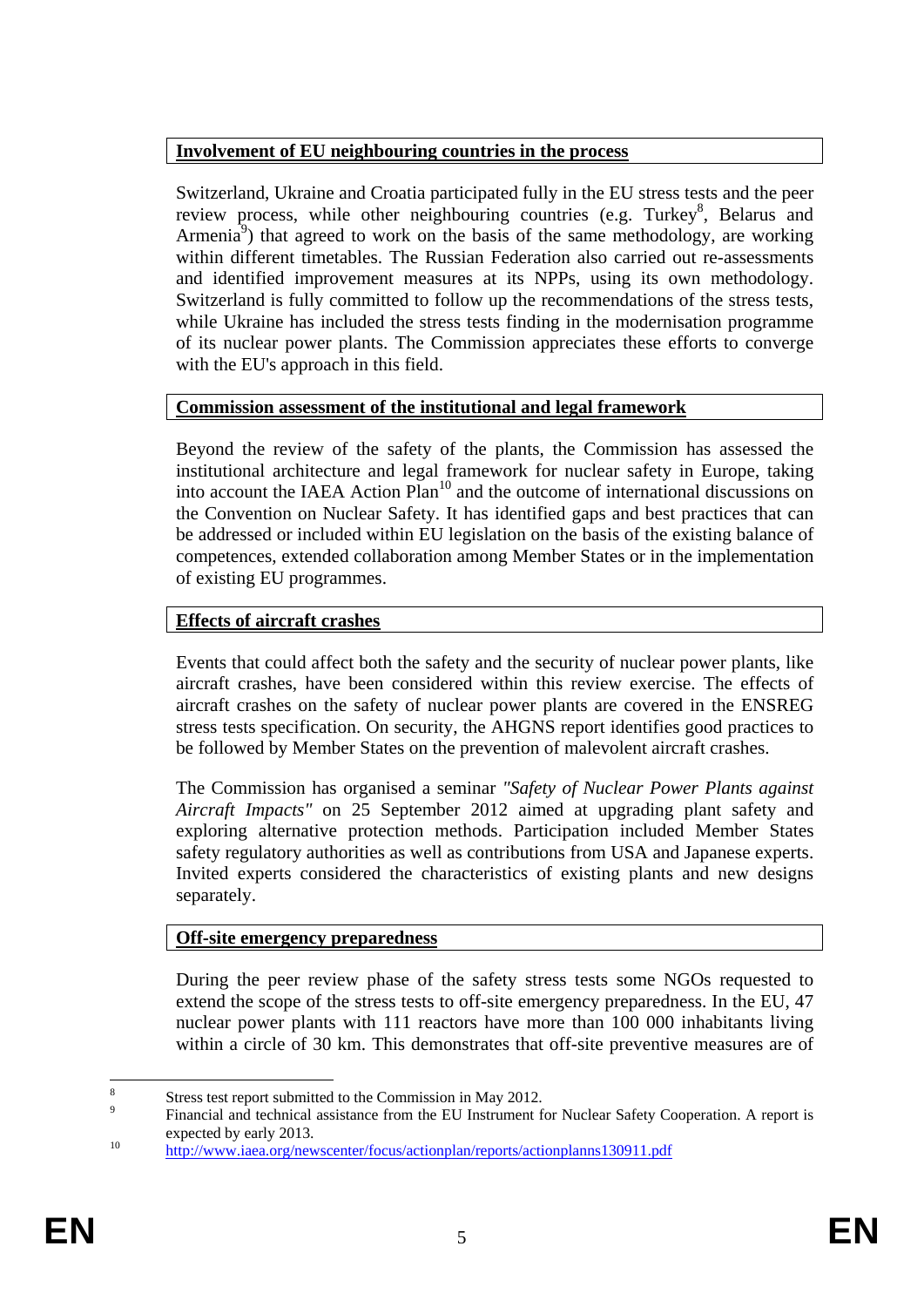primary importance. The responsibility for such measures is shared by several national, regional and local authorities. The Commission, with ENSREG support, is launching a study aiming at drawing a picture of current arrangements, focussing on cross border regions in the EU and at making recommendations as necessary. Results are expected by the end of 2013.

### **Cooperation in the framework of international organisations**

The Contracting Parties to the Convention on Nuclear Safety held an Extraordinary Meeting in August 2012 to review its effectiveness and continued suitability. The Commission prepared a report on behalf of the Euratom Community<sup>11</sup> and has been mandated by the Member States in the Council to negotiate improvements to the implementation of the Convention as well as amendment proposals tabled by other Contracting Parties.

### **2.2. Findings from the safety assessments and from the institutional and legal review**

The findings are described in detail in the Commission Staff Working Document accompanying this Communication. Key considerations for each topic are summarised in the following paragraphs.

### *2.2.1. Findings on safety measures in existing NPPs*

Based on the stress tests, national regulators concluded that there are no technical reasons requiring the shutdown of any NPP in Europe, and identified a series of good practices. The Commission is not empowered to make assessments of this nature. However, practically all NPPs need to undergo safety improvements, as hundreds of technical upgrade measures have been identified. Following the accidents at Three Mile Island and Chernobyl, measures to protect nuclear plants were globally agreed. The stress tests demonstrated however that in many instances the implementation of those measures is still pending.

The Annex highlights the main recommendations identified in the stress test exercise. Further detail on required improvements and on good practices detailed by NPP is provided in the Staff Working Document.

#### **Examples of significant findings:**

In 4 reactors (located in two different countries), there is less than 1 hour available to operators to restore the safety functions in case of loss of all electrical power and/or ultimate heat sink.

In 10 reactors, on-site seismic instrumentation is not installed yet.

4 countries currently operate additional safety systems fully independent from the normal safety systems, located in areas well protected against external events (e.g. bunkered systems or hardened core of safety systems). A fifth country is considering this option.

 $11$ C(2012) 3196 final, 10.5.2012.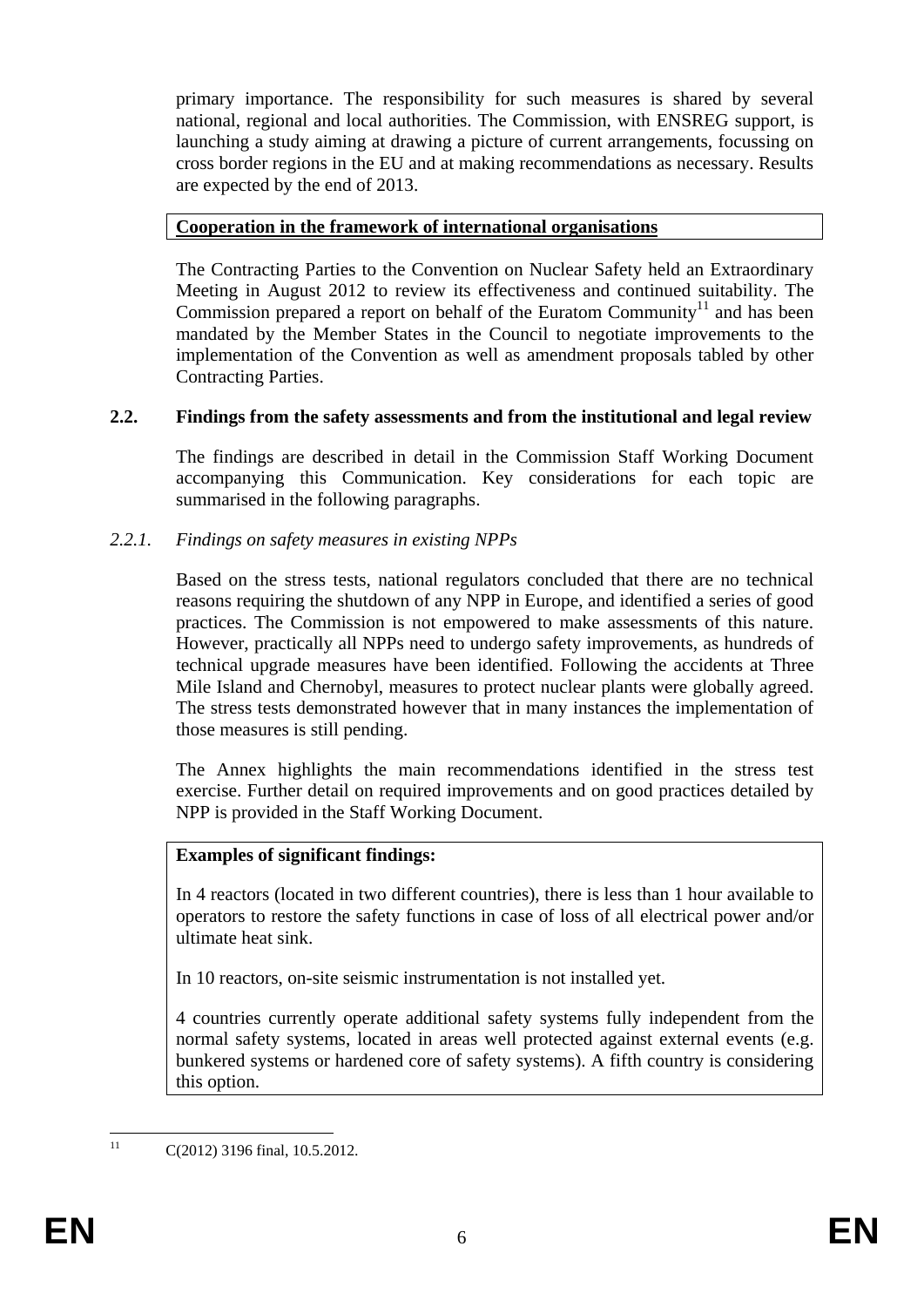Mobile equipment, especially diesel generators needed in case of total loss of power, external events or severe accident situations, are already available in 7 countries, and will be installed in most of the others.

The seminar on aircraft crashes showed the existence of significant differences in the national approaches to deal with the assessment of the safety implications with regard to existing and new NPPs:

Design requirements for new NPPs require that – following impact of a large aircraft, no releases to outside of the containment take place. For historical reasons, the situation is different for existing NPPs, and the methodologies applied and implications developed are not necessarily coherent and consistent across Member States.

Participants stressed the need to keep a clear separation with security issues because of the different level of institutional responsibility and transparency vis-à-vis the public.

### *2.2.2. Findings on safety procedures and frameworks*

The stress tests highlighted best practices as well as shortcomings in Member States. These are detailed in the Staff Working Document. The following key issues have emerged from the stress tests and from other reports on the Fukushima investigations $^{12}$ :

- **There is a lack of consistency with respect to assessing and managing external hazards to plant safety.** For example, the International Atomic Energy Agency guidance for seismic loads or the guidelines for flooding are not implemented by all Member States (first ENSREG peer review Board recommendation, see 2.3.2.).
- **The scope and depth of the Probabilistic Safety Assessment** (PSA) used to characterise the safety of nuclear reactors differ significantly and in some Member States there is an urgent need to bring them up to accepted international standards.
- **Severe Accident Management Guidelines** (SAMG's) covering all types of situations have to be available in all NPPs. The stress tests have shown that SAMG's need to be updated and fully implemented as soon as possible in a number of Member States.
- **Improvements in safety culture are needed**. There are **gaps in ensuring comprehensive and transparent identification and management of key safety issues.** A glaring lesson from Fukushima is that the tsunami hazard was underestimated, mostly due to human, systemic and organisational factors.

 $12<sup>12</sup>$ 12 "Investigation Committee on the Accident at Fukushima Nuclear Power Stations of Tokyo Electric Power Company", final report July 2012 (http://icanps. go.jp/) and "The Fukushima Nuclear Accident Independent Investigation Commission", final report July 2012 (http://www.naiic.jp/en/2012/)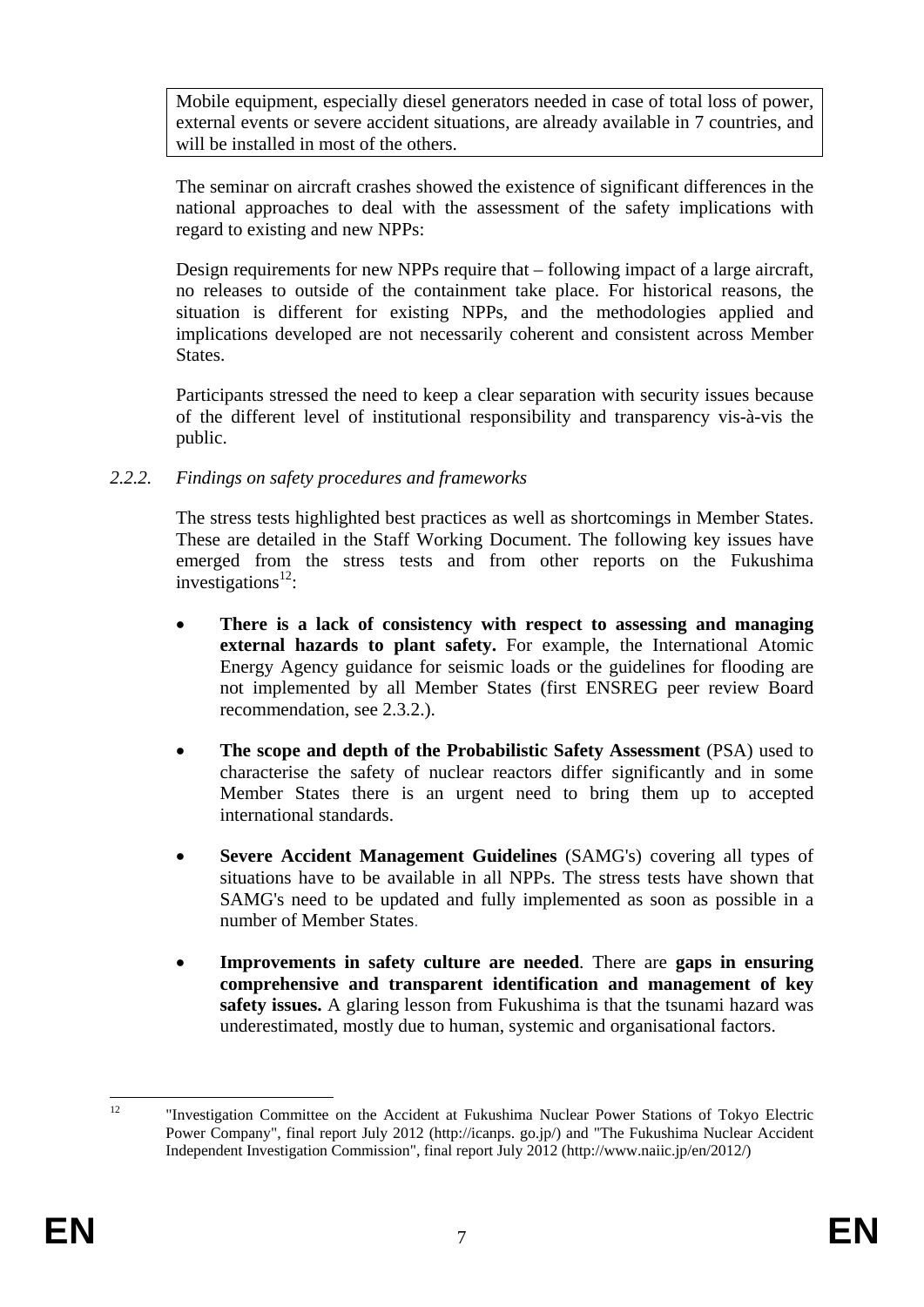## *2.2.3. Findings on the legal framework for safety and its implementation*

A number of weaknesses in the existing nuclear safety framework at the European and the Member States level have been identified.

- The key finding relates to **continuing differences between Member States resulting in the absence of a consistent approach to nuclear safety regulation.** There are no codified EU mechanisms to agree on technical standards and ways to conduct safety reviews. The Nuclear Safety Directive does not have any provisions to this end.
- The provisions covering **the independence of the national regulatory authorities and the means to ensure their effectiveness** are minimal and not necessarily sufficient for preventing situations where the regulatory responsibility is split between several entities or is included directly in Ministries (Economy, Environment, etc.). Moreover, the existing catalogue of regulatory competencies is not sufficiently explicit.
- **Transparency** is essential in ensuring that the best possible safety practices are used, as shown by the stress tests. However, the Nuclear Safety Directive contains only generic requirements on public information.
- The **monitoring and verification mechanisms at EU level** are limited to the peer review of the national nuclear safety framework.

### **2.3. Key recommendations from the stress tests on safety**

#### *2.3.1. Recommendations on safety measures in existing NPPs*

The Staff Working Document provides an overview of the number of safety measures required in individual nuclear power plants.

## Follow-up:

All participating countries have begun to take operational steps to improve the safety of their plants. These measures include additional mobile equipment to prevent or mitigate severe accidents, the installation of hardened fixed equipment, and the improvement of severe accident management, together with appropriate staff training measures. The costs of additional safety improvements are estimated to be in the range of  $\epsilon$ 30 million to  $\epsilon$ 200 million per reactor unit. Thus, the total costs for the 132 reactors operating in the EU could be in the order of  $\epsilon 0$ –25 billion for all NPP units in the EU over the coming years. These figures are based on the estimates published by the French nuclear safety authority (covering more than one third of the reactors in the EU) and are subject to confirmation in the national actions plans.

In line with a Joint Declaration issued by the Commission and ENSREG on 25 April  $2012<sup>13</sup>$ , ENSREG agreed an Action Plan in July, which aims at ensuring that the

 $\frac{13}{13}$ 

[http://www.ensreg.eu/sites/default/files/EC%20ENSREG%20Joint%20Statement%2026%20A](http://www.ensreg.eu/sites/default/files/EC ENSREG Joint Statement 26 April 2012 -Final to publish.pdf) [pril%202012%20-Final%20to%20publish.pdf](http://www.ensreg.eu/sites/default/files/EC ENSREG Joint Statement 26 April 2012 -Final to publish.pdf)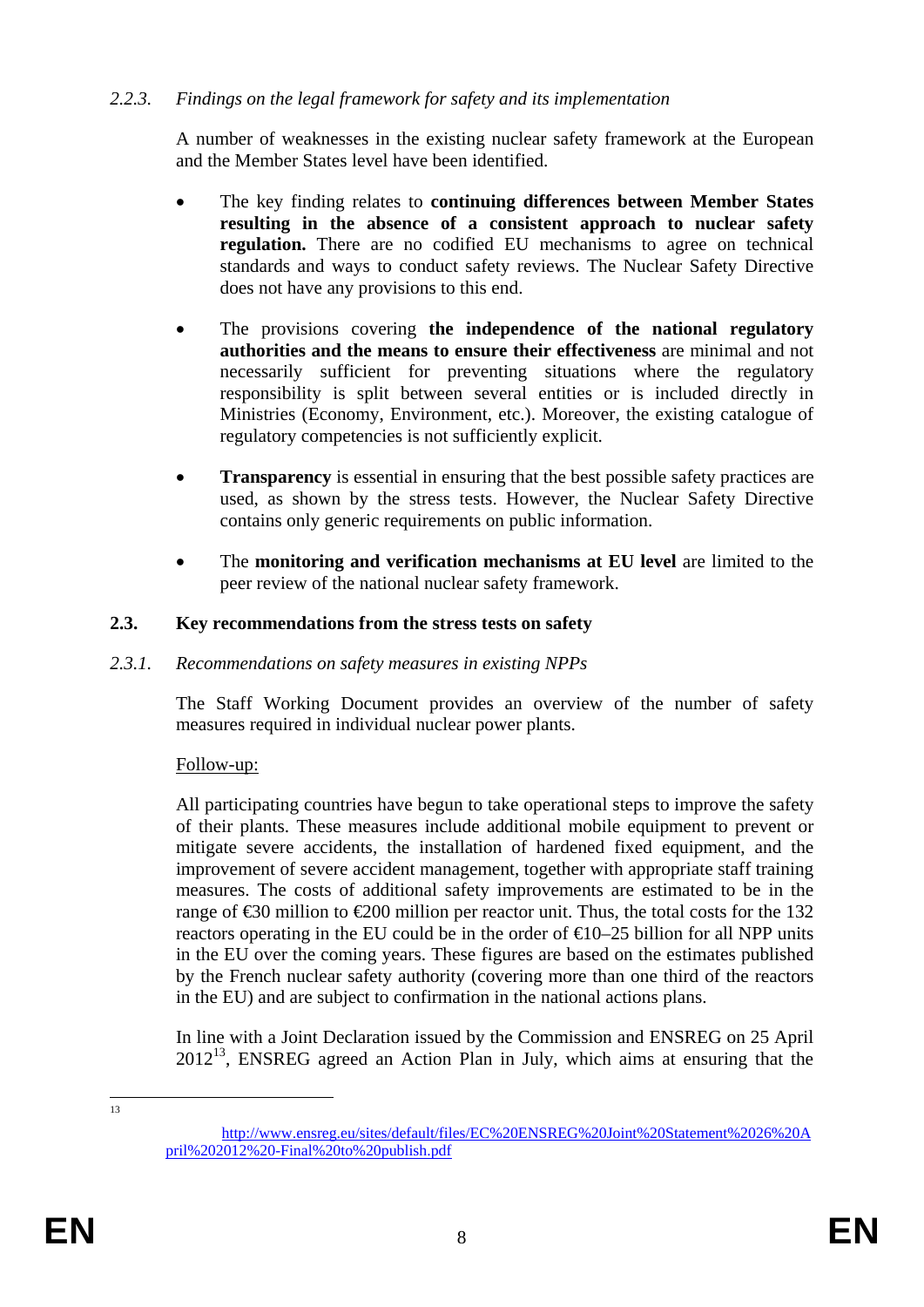recommendations from the peer review process are implemented in a consistent and transparent manner. This must be a priority for all affected Member States. In view of the high number of recommended improvements, methods and criteria need to be developed and applied to judge the importance of different measures, to prioritise and allocate funding to those areas which bring the greatest safety benefits.

At the same time, the assessment carried out on plants being constructed considered the likelihood for new reactor designs to be strongly affected by all of these safety upgrading measures as low. Therefore, large increases in the investment costs for new nuclear generation capacity in Europe are unlikely if the best available technologies are chosen.

The responsibility for implementing monitoring and verification mechanisms belongs to the Member States.

## *2.3.2. Recommendations on procedures and frameworks*

Regarding safety, the ENSREG peer review Board report identified four main areas for further improvement across Europe:

- **European guidance should be developed on the assessment of natural hazards, including earthquake, flooding and extreme weather conditions, and safety margins, in order to increase consistency between Member States**. The Western European Nuclear Regulators' Association (WENRA), involving the best available expertise from Europe (linked with the first finding under 2.2.2.) would be well placed to carry out this task.
- **Periodic Safety Review (PSR) of each NPP should be carried out at least every 10 years**, to maintain and improve the safety and robustness of plants and revaluate the natural hazards to which plants may be subject to.
- **Recognised measures** to protect containment integrity as the last barrier to protect people and the environment against radioactive releases must be implemented.
- **Accidents resulting from natural hazards should be prevented and/or mitigated so as to limit their consequences.** Measures to be considered include bunkered equipment to prevent and manage a severe accident, mobile equipment protected against extreme natural hazards, emergency response centres protected against extreme natural hazards and contamination, rescue teams and equipment rapidly available to support local operators in long duration events.

#### Follow-up:

The Commission and national regulators have agreed that national action plans with timetables for implementation will be prepared and made available by the end of 2012. The peer review methodology will be applied to them in early 2013 in order to verify that the "stress tests" recommendations are consistently implemented in a transparent way throughout Europe. In areas where additional technical analysis and guidance are needed national regulators will closely collaborate in the WENRA framework.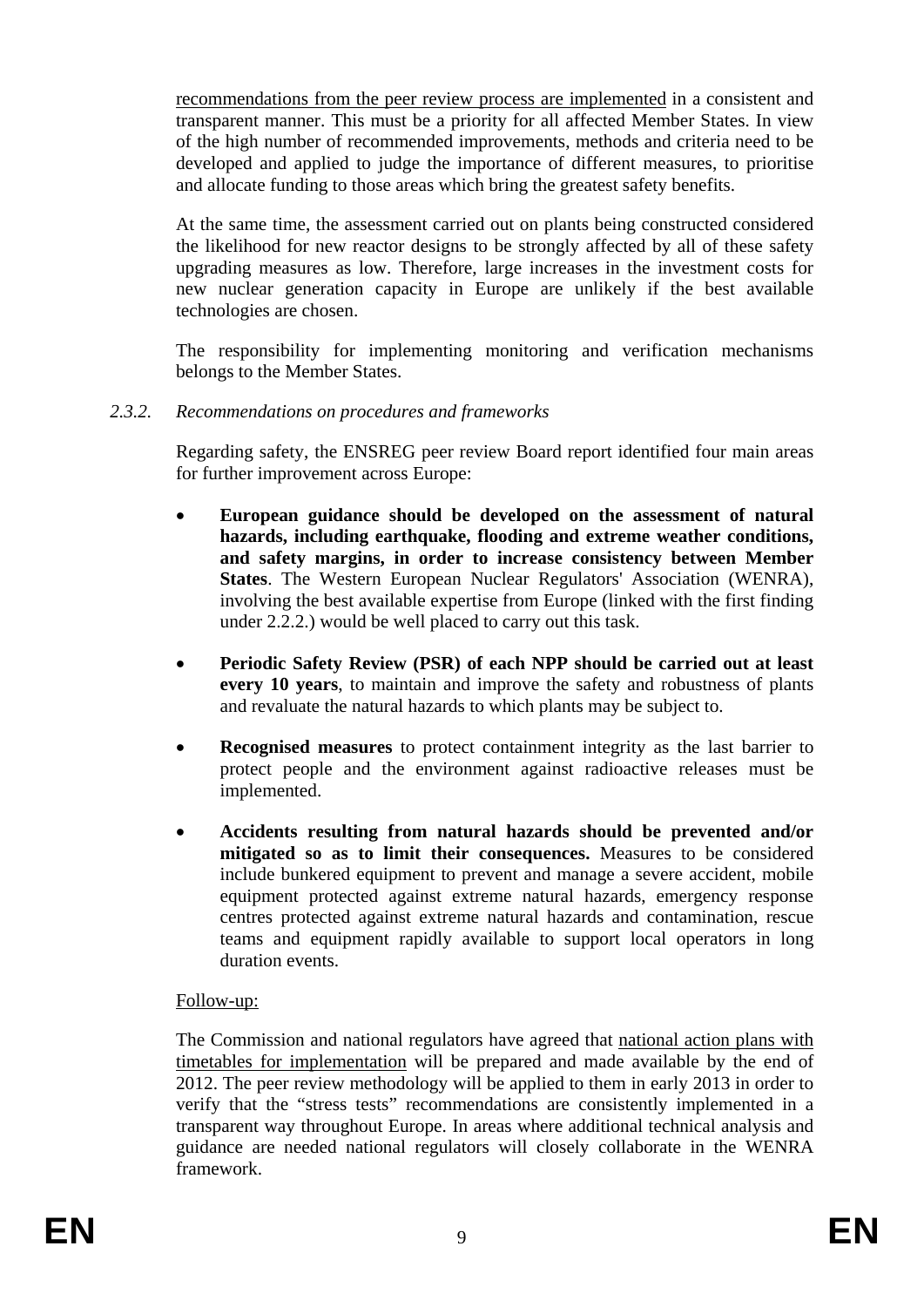The occurrence of incidents in nuclear plants, even in Member States with otherwise good safety records, confirms the need for thorough safety reviews on a regular basis and for the assessment of operational experience, and highlights the need for close cooperation and information sharing between operators, vendors, regulators and European institutions, such as the European Clearinghouse of Operating Experience, maintained by the Commission Joint Research Centre (JRC). In addition, ENSREG can play a key role in ensuring that experience and conclusions from any nuclear incident are shared promptly and applied consistently in other Member States. For example, the results of recent investigations into the Doel 3 reactor in Belgium have demonstrated the need to continuously check plant status with state of the art techniques and share information as widely as possible.

Furthermore, the Commission recommends that national regulators include in their future safety reviews more detailed analysis with respect to the effects of multi-unit accidents, considering also ageing on equipment and materials, protection of spent fuel storage ponds and possibilities to reduce the amount of spent fuel stored in ponds, in order to reduce risks due to loss of cooling.

The Commission considers that extending the safety assessment to off-site emergency preparedness and response arrangements is an important additional activity to improve citizens' safety. Therefore, as a first step, the Commission is launching a study on the "Review of Current Off-Site Nuclear Emergency Preparedness and Response Arrangements in EU Member States and Neighbouring Countries". The objective is to review the off-site nuclear emergency preparedness and response capabilities in EU Member States and neighbouring countries, to identify inconsistencies and gaps, and to develop proposals (legislative or nonlegislative) for possible improvements.

Regarding the safety implications of aircraft crashes on nuclear power plants, the Commission recommends to ENSREG to work urgently on a European safety approach in order to develop a coherent methodology and to arrive at comparable high-level standards across the European Union.

## 2.4. Key findings and recommendations from the security assessments<sup>14</sup>

The final report of the Ad Hoc Group on Nuclear Security<sup>15</sup> presents conclusions on the five themes discussed, namely physical protection, malevolent aircraft crashes, cyber-attacks, nuclear emergency planning, and exercises and training. As national security remains a Member States responsibility and the sensitivity of the subjects and confidentiality obviously implies strict constraints, the report contains several recommendations to the Member States in order to strengthen nuclear security in the EU. It highlights in particular:

• the urgent need for the Member States which have not yet done so to **complete ratification of the amended Convention on Physical Protection of Nuclear Materials**;

 $14$ <sup>14</sup> [This section is based on the Final Report of the Council Ad-hoc Grou](http://register.consilium.europa.eu/pdf/en/12/st10/st10616.en12.pdf)p on Nuclear Security (AHGNS).<br><sup>[15](http://register.consilium.europa.eu/pdf/en/12/st10/st10616.en12.pdf)</sup> http://register.consilium.europa.eu/pdf/en/12/st10/st10616.en12.pdf, 31.5.2012.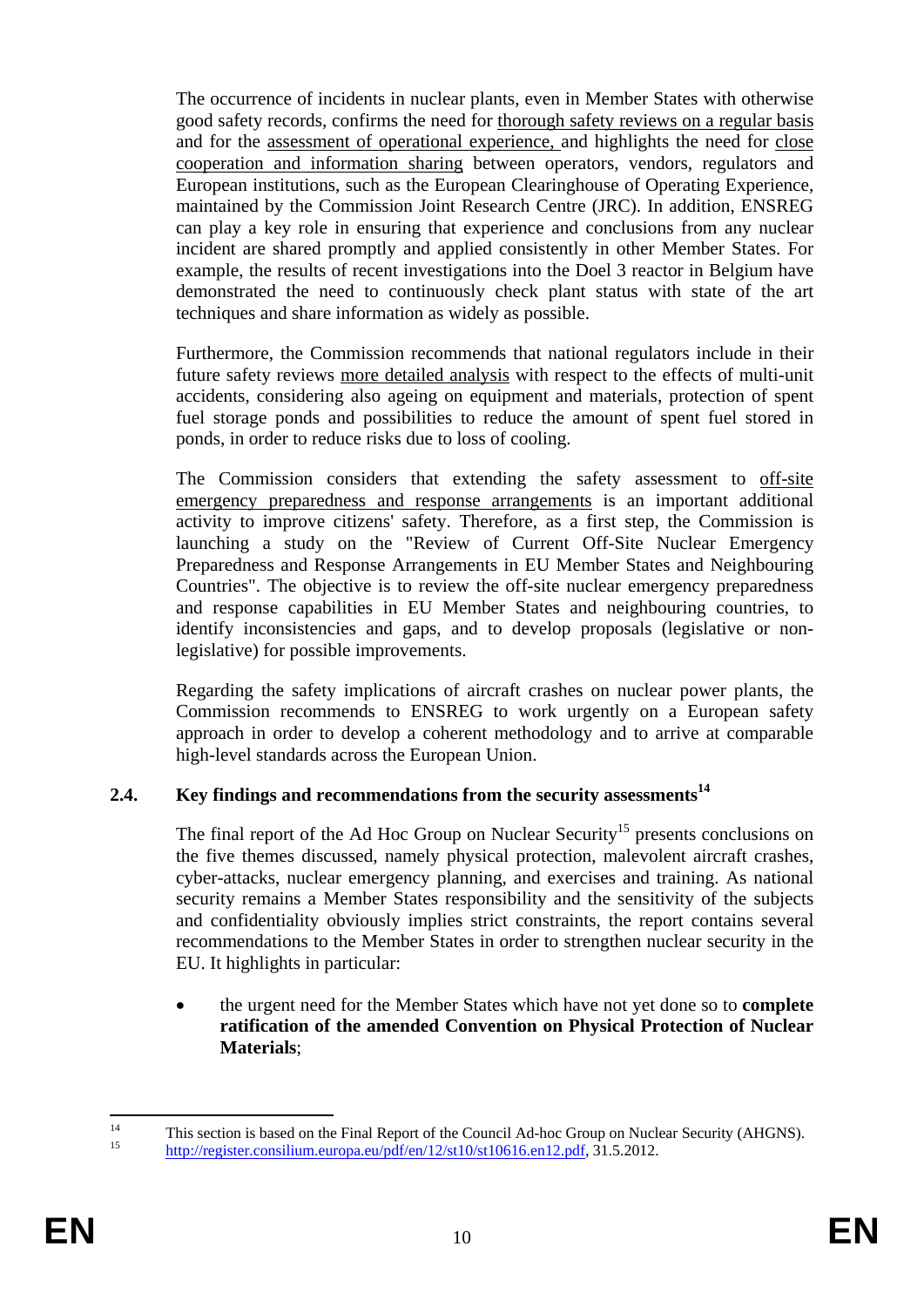- the added value of **IAEA's guidance and services**, including IPPAS<sup>16</sup> missions on a regular basis in all Member States having nuclear power plants;
- the importance of **regular and close cooperation** between Member States and with neighbouring countries and
- the necessity to define modalities and fora for the **continuation of EU work on nuclear security**.

## **2.5. Recommendations on linking work between safety and security issues**

Sustained efforts are required to link up work on nuclear safety and security and address possible gaps. For example, neither the safety stress tests nor the report on nuclear security answer all relevant questions on issues like aircraft crashes or the resistance of nuclear power plants to external events. However, the stress tests have to a considerable extent covered the effects of aircraft crashes through the thorough work undertaken on station blackout and loss of plant cooling. While this is an area where competence is shared among different authorities, the Commission intends to further study this area through dedicated expert hearings. On other areas of nuclear security, specific projects under the EU CBRN Action Plan and actions on cyber security will need to be considered in close collaboration with Member States ENSREG has agreed in its action plan to further collaborate on the issue of aircraft crashes as far as the legal competencies of national regulators permit.

## **3. STRENGTHENING THE EU NUCLEAR SAFETY FRAMEWORK**

# **3.1. Implementing the existing nuclear safety legislative framework**

The deadline for the EU Member States to complete the transposition of the *Nuclear Safety Directive<sup>17</sup>* at national level was 22 July 2011. The European Commission started infringement proceedings against twelve Member States that did not comply with this deadline<sup>18</sup>. To date, two Member States<sup>19</sup> have still not completed their transposing measures. The Commission will now start an in depth analysis of the quality of the transposing measures by the Member States.

# **3.2. Improving the legislative framework for nuclear safety**

## *3.2.1. Revision of the nuclear safety directive*

It is crucial to ensure that the lessons learned from the Fukushima accident and the conclusions of the stress tests are properly and consistently implemented in the EU and reflected in the legislative framework. The stress tests, the reports from Japan and the work of the international community in the IAEA have confirmed that there

<sup>1</sup> <sup>16</sup> International Physical Protection Advisory Service.

<sup>17</sup> Council Directive 2009/71/Euratom of 25 June 2009 establishing a Community framework for the nuclear safety of nuclear installations.<br><sup>18</sup> Austria, Belgium, Cyprus, Denmark, Estonia, Greece, Italy, Latvia, Poland, Portugal, Slovakia and the

United Kingdom.

<sup>&</sup>lt;sup>19</sup> Poland and Portugal.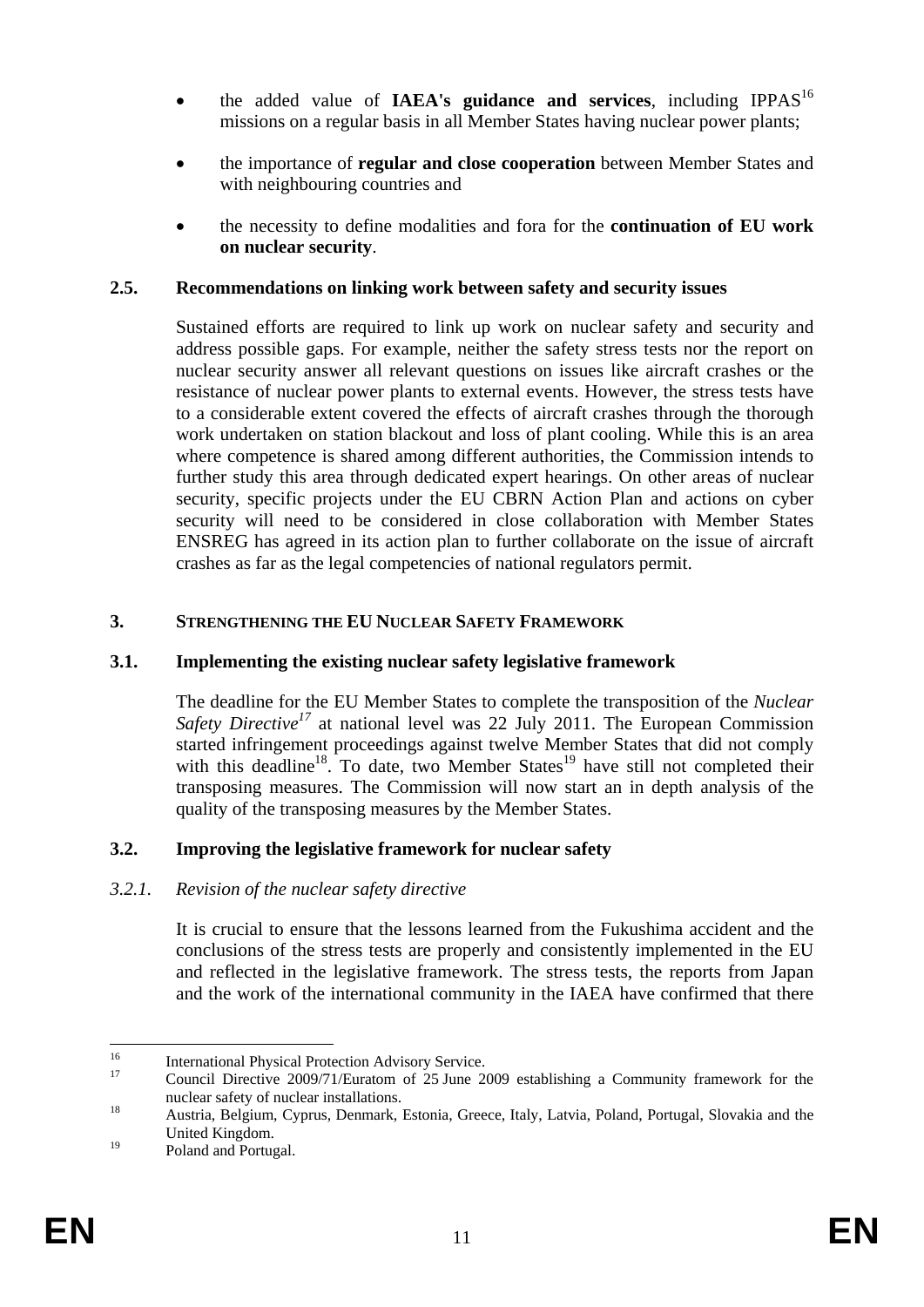are not only significant differences between Member States, but also gaps in ensuring comprehensive and transparent identification and management of key safety issues.

Moreover a number of weaknesses with the existing EU nuclear safety framework have been identified (see section 2.2.3). In order to address these, the Nuclear Safety Directive requires revision in the following area:

- (1) Safety procedures and frameworks. The scope of the existing Nuclear Safety Directive is limited to overall principles mainly fixing the distribution of competencies among nuclear operators, national regulators and other national instances, hence it cannot address the technical safety issues identified in the Fukushima nuclear accident and the stress tests. The main framework recommendations arising from the stress tests (e.g. the periodic revaluation of external hazards, the implementation of recognised techniques to minimise the impact of accidents, etc.) need to be translated into agreed mechanisms anchored in the revised directive on which the national regulatory authorities can base their independent decisions. Improvements are needed in preparing and responding to a serious nuclear or radiological emergency. The revised directive should include provisions that require Member States to have in place appropriate on-site emergency preparedness and response measures. Specific attention needs to be paid to the safety of new nuclear installations. While the revised directive can define basic parameters and safety objectives, the role of ENSREG in providing guidance for their implementation needs to be defined, as shown by recent developments in the reactor in Doel. Those events have once more highlighted the need for dialogue between operators and safety authorities in order to share and implement best practices and state of the art technology. For new reactors, WENRA safety objectives should be considered in the directive.
- (2) Role and means of nuclear regulatory authorities. The current provisions on regulatory separation and the effectiveness of nuclear regulatory authorities need to be strengthened to ensure the effective independence of these authorities and guarantee that they have the appropriate means of action.
- (3) Openness and transparency. Transparency of regulatory decisions and regular provision of information to the public by nuclear operators should be extended and specified, for example by putting obligations on the licence holders, or by specifying the type of information that should be provided, as a minimum, to the public by the competent regulatory authority.
- (4) Monitoring and verification. The provisions on monitoring and verification, for example through the extended use of peer reviews, should be extended to other areas than the review of the national regulatory framework.

# *3.2.2. Nuclear Insurance and Liability*

The analysis of provisions for the compensation of victims in case of nuclear incidents or accidents is not covered at all by the current EU legislative framework. As such, this was not part of the stress test process. However, Euratom Treaty article 98 provides for Council Directives establishing binding measures on this issue. Therefore, based on an impact assessment, the Commission will analyse to what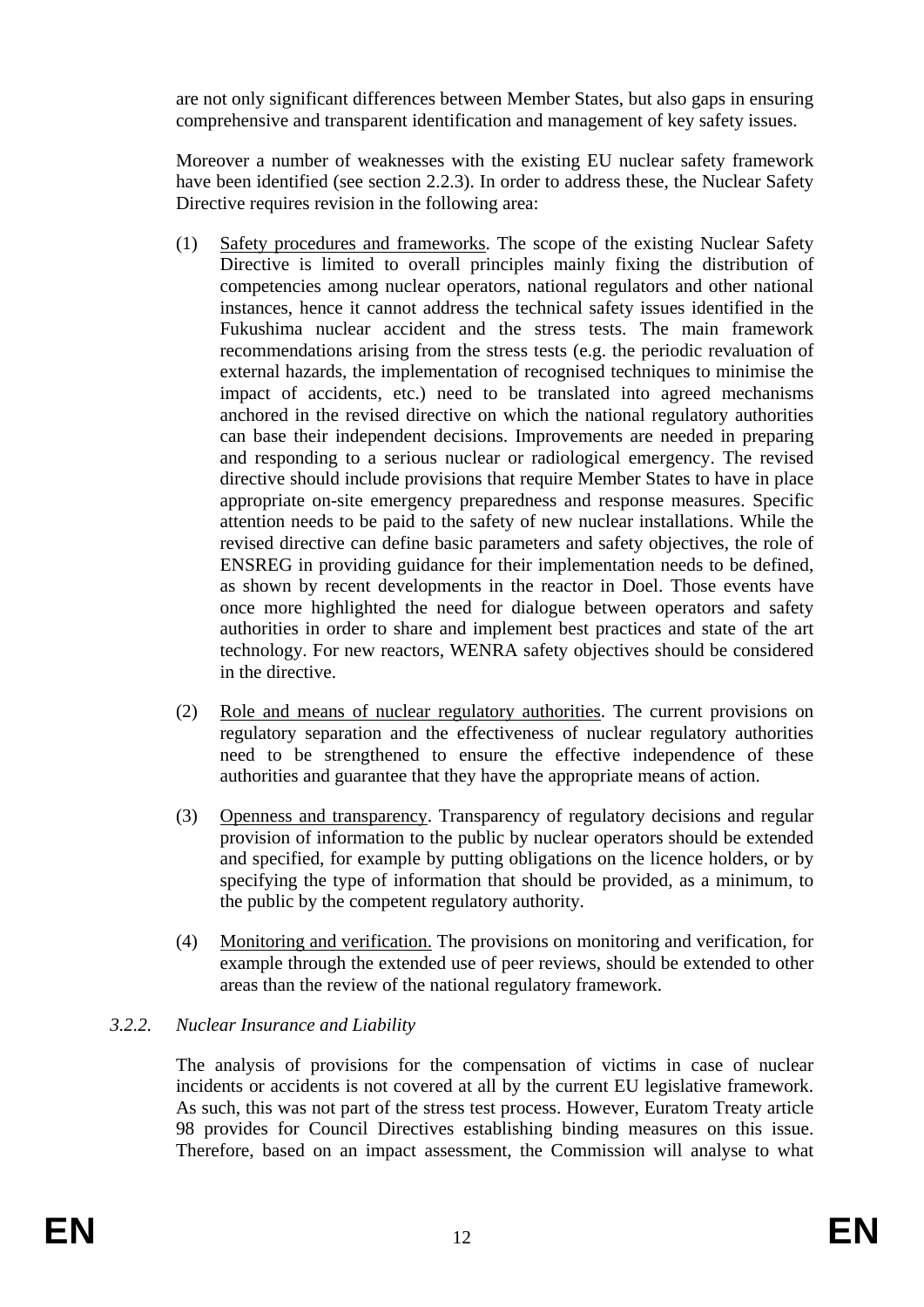extent the situation of potential victims of a nuclear accident in Europe should be improved, within the limits of EU competence. The Commission intends to propose binding legislation in the area of nuclear insurance and liability. In this context, compensation for damage to the natural environment should also be addressed.

### *3.2.3. Revising the legislation on food and feedstuff*

The management of food and feedstuff that is contaminated as a result of a nuclear emergency is covered both by the Basic Safety Standards Directive (96/29/Euratom), and it is subject to specific provisions with regard to their placing on the market in Council Regulation (Euratom) No 3954/87 laying down maximum permitted levels of radioactive contamination. The latter legislation has become the subject of a recast procedure<sup>20</sup>. However, the Commission now intends to withdraw the proposal for a recast and to bring this Regulation in line with the new Comitology Regulation<sup>21</sup> which entered into force in March 2011.

The experience gained from the events in Fukushima and Chernobyl demonstrated a need to differentiate between instruments regulating the import of food from third counties and those for the placing on the market of food in case of an accident within the EU. On the basis of this experience, the Regulation needs to be revised in order to provide more flexible tools which will allow specific, targeted reactions to any nuclear accident or radiological emergency (in the EU, in the vicinity of the EU or in a remote country).

#### **3.3. Strengthening human resources and training**

Whether a country has chosen to continue the use of nuclear energy, to phase out the use or to start using this energy source for the first time, ensuring the availability of an experienced workforce should be a top priority.

At European level the EC Joint Research Centre, in cooperation with EU nuclear safety regulators and TSOs, manages the Operating Experience Feedback initiative. The Joint Research Centre will open these activities to all national nuclear regulatory authorities, who want to participate, in order to establish a permanent European Nuclear Safety Laboratory for the continuous improvement of safety. This laboratory will provide scientific and technical support for effective work for the continuous improvement of nuclear safety in particular through incident analyses and assessments, which may be identified by the Commission or ENSREG.

In Euratom research and innovation actions (Horizon-2020), special attention should be dedicated to the lessons from Fukushima, and better coordination between national, European and international actions in this area is needed. Further exchanges of best practices should be encouraged as a way of continuously improving and harmonising nuclear safety culture.

<sup>20</sup> <sup>20</sup> COM(2010)184 final, 27.4.2010.

Regulation EU 182/2011.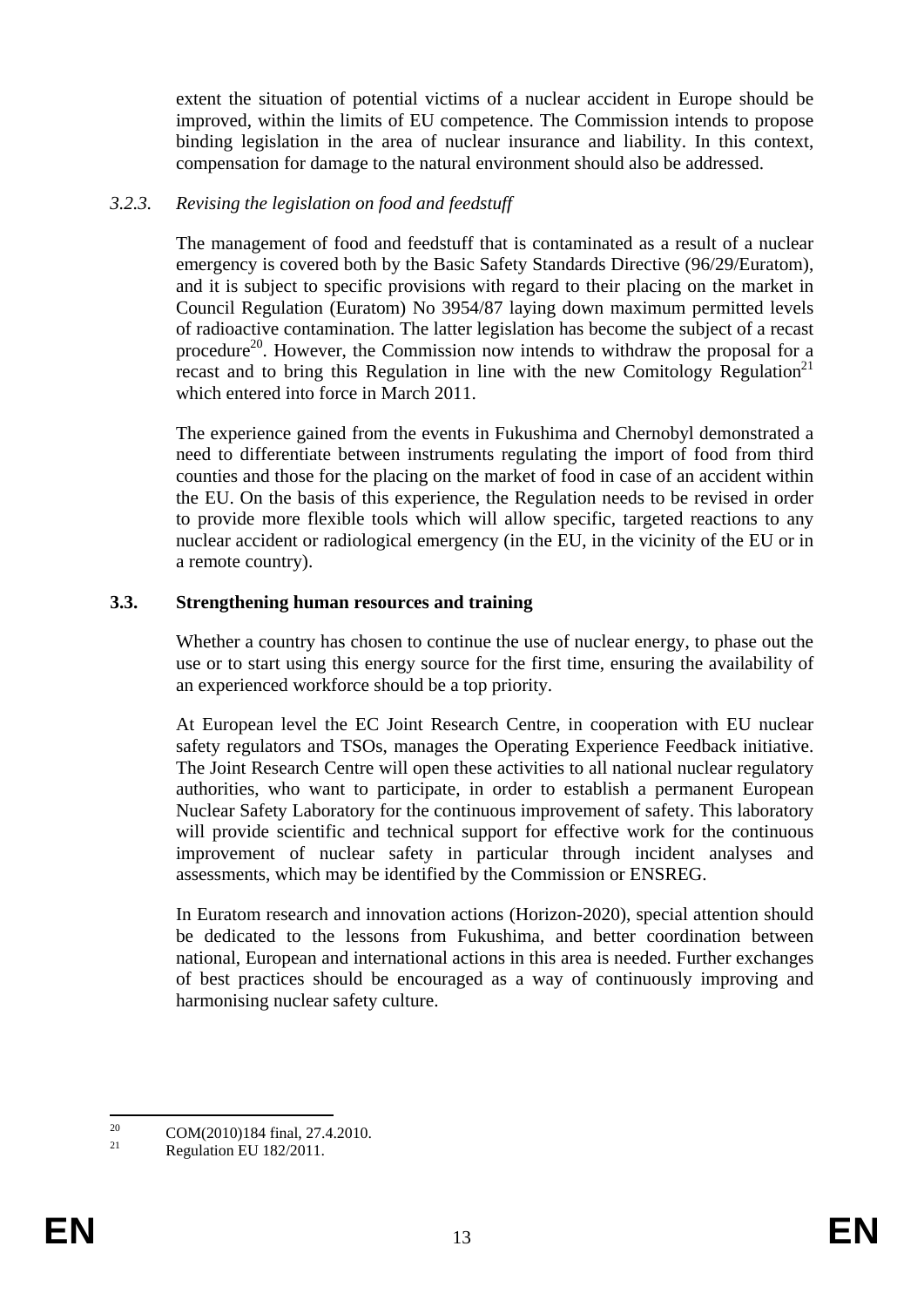### **3.4. Building up international cooperation**

The Commission will continue to encourage all EU neighbouring countries through appropriate incentives and instruments to share the results of their stress tests, participate in peer reviews and ensure that experiences in the implementation of recommendations are shared to improve nuclear safety both inside the EU and at its borders. A Euratom loan is currently being considered for Ukraine, in order to speed up the implementation of its comprehensive safety upgrade programme.

Contacts are also under way to develop bilateral cooperation on stress tests and regulatory issues with Japan. A draft Memorandum of Understanding for better cooperation on nuclear safety has already been submitted to the IAEA. More generally, the Commission will work with the European External Action Service (EEAS) in order to make the best use of existing external cooperation instruments in the field, in particular the Instrument for Nuclear Safety Cooperation, the Instrument for Stability in its Chemical, Biological, Radiological and Nuclear risk mitigation component and the Instrument for Pre-Accession.

### **3.5. Improving the global legal framework for nuclear safety**

Through the IAEA, the main instruments governing nuclear safety are internationally agreed safety standards and conventions, in particular the Convention on Nuclear Safety (CNS), and the Convention on the Early Notification of a Nuclear Emergency, to which the Euratom Community is a Contracting Party. The extraordinary meeting of the Convention on Nuclear Safety in August 2012 agreed to set up a working group tasked with reporting in 2014 on a list of actions to strengthen the Convention and on proposals to amend it, if necessary. A majority of nations participating to this working group highlighted the need to take into account the IAEA safety standards, regulatory independence and effectiveness, extended use of peer reviews as well as improved openness and transparency. The Commission will take full account of these principles and objectives. The continued commitment of Member States and EU institutions is needed to ensure that the EU legislation is reflected to the extent possible in future revisions of the international nuclear safety framework. The Commission will continue its efforts to make this possible.

#### **4. REINFORCING NUCLEAR SECURITY**

The Commission supports the findings and recommendations highlighted in the final report of the AHGNS. In order to contribute to the work on nuclear security matters, the Commission will use the existing competencies and programmes to encourage Member States in progressing further on the implementation of specific measures. In particular, the Commission will continue to work with Member States on:

– the reduction of the threat of Chemical, Biological, Radiological, Nuclear (CBRN) incidents of intentional origin, including acts of terrorism and detection of radioactive and nuclear materials, through the implementation of the EU CBRN Action Plan and the management of programmes on CBRN security;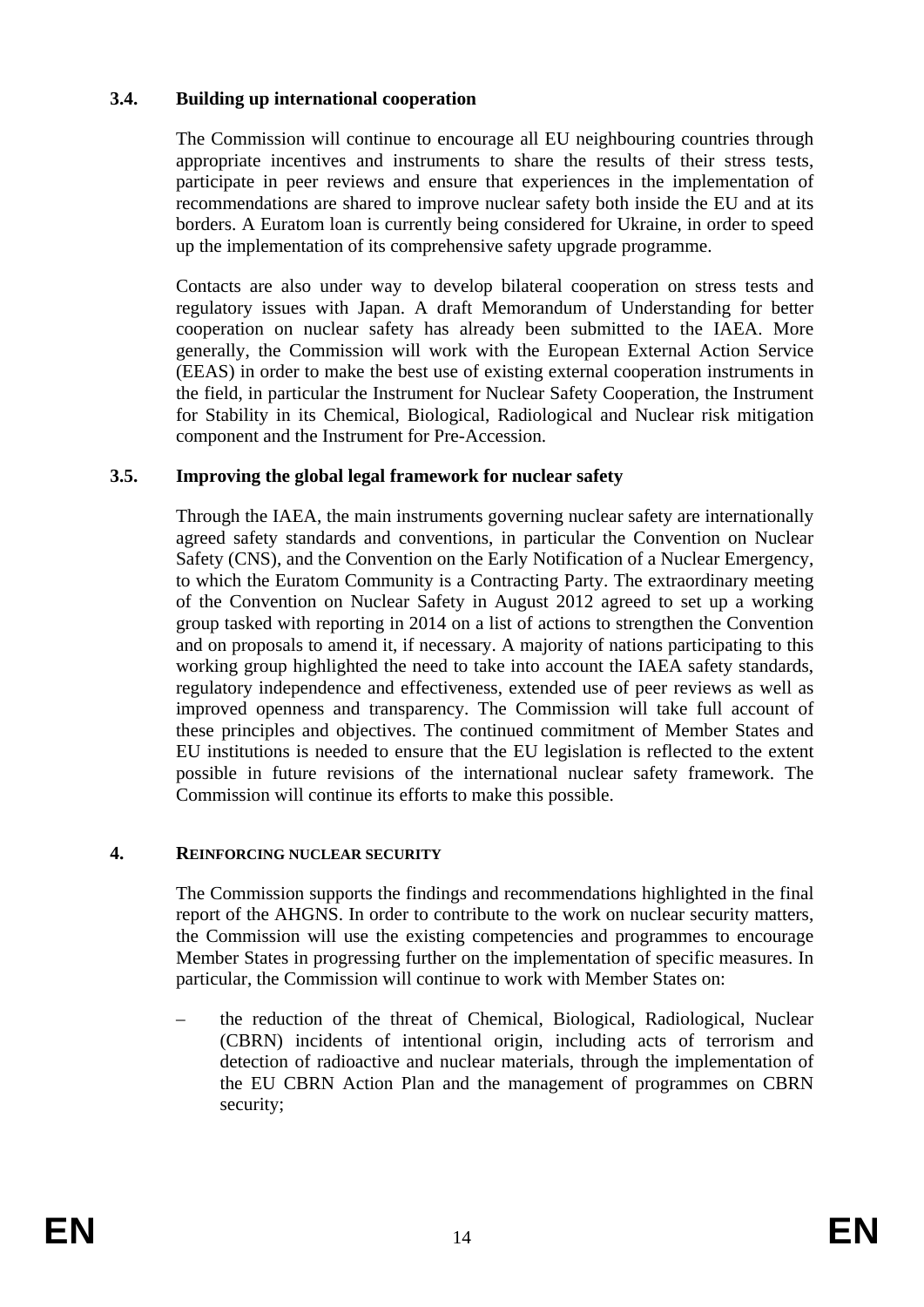- the revision of Directive 2008/114/EC on the identification and designation of European critical infrastructures<sup>22</sup>, foreseen in 2013;
- the Commission will table a legislative proposal on network and information security by the end of the year. Under the proposal operators in certain critical sectors relying heavily on ICT will be required to ensure the security of their information systems and report serious security breaches to public authorities. Electricity utilities with nuclear operations will be subject to these requirements;
- adoption of the proposal for the revision of the Union Civil Protection Mechanism<sup>23</sup> that facilitates co-operation between the Member States in civil protection assistance interventions in the event of major emergencies, including radiological and nuclear accidents as well as prevention and preparedness actions (e.g. risk assessments and risk management plans, CBRN modules, training and exercises for large-scale disasters, scenario development and contingency planning);
- the speedy ratification of the amended Convention on Physical Protection of Nuclear Materials by all Member States. The Commission will complete the ratification process by Euratom as agreed by the Council in 2006 once Member States have finalised their internal procedures.

The Commission also considers that there remains a need to tackle more explicitly aspects located at the interface between nuclear safety and security.

Outside the EU, the Instrument for Stability – the EU CBRN Centres of Excellence programme – will enhance institutional capacities of selected countries and regions against chemical, biological, radiological and nuclear risks.

## **5. CONCLUSIONS AND WAY FORWARD**

The EU nuclear stress tests were an unprecedented exercise in terms of extent, collaboration and commitment of all parties involved. They have been used internationally either as basis or as a benchmark for the safety assessment of nuclear power plants<sup>24</sup>. The public availability of all safety-related reports and the participation of non-nuclear countries have made the exercise an example of transparency.

The stress tests are now completed. However, their impact should not be considered as a one-off exercise, but as an on-going process to improve nuclear safety, in close collaboration with national regulatory authorities in the context of ENSREG and the IAEA. The EU must seek to develop a comprehensive European approach to safety,

 $22$ 22 Council Directive 2008/114/EC of 8 December 2008 on the identification and designation of European critical infrastructures and the assessment of the need to improve their protection, OJ L 345, 23.12.2008, p. 75–82.<br><sup>23</sup> Proposal COM/2011/0934 under negotiation in the Parliament and the Council to repeal Council

Decision 2007/779/EC, Euratom establishing a Community Civil Protection Mechanism (recast).<br><sup>24</sup> For example the Latin American forum of nuclear regulators (FORO), the Russian Federation and Japan

have followed closely the EU stress tests and made use of part of the specifications.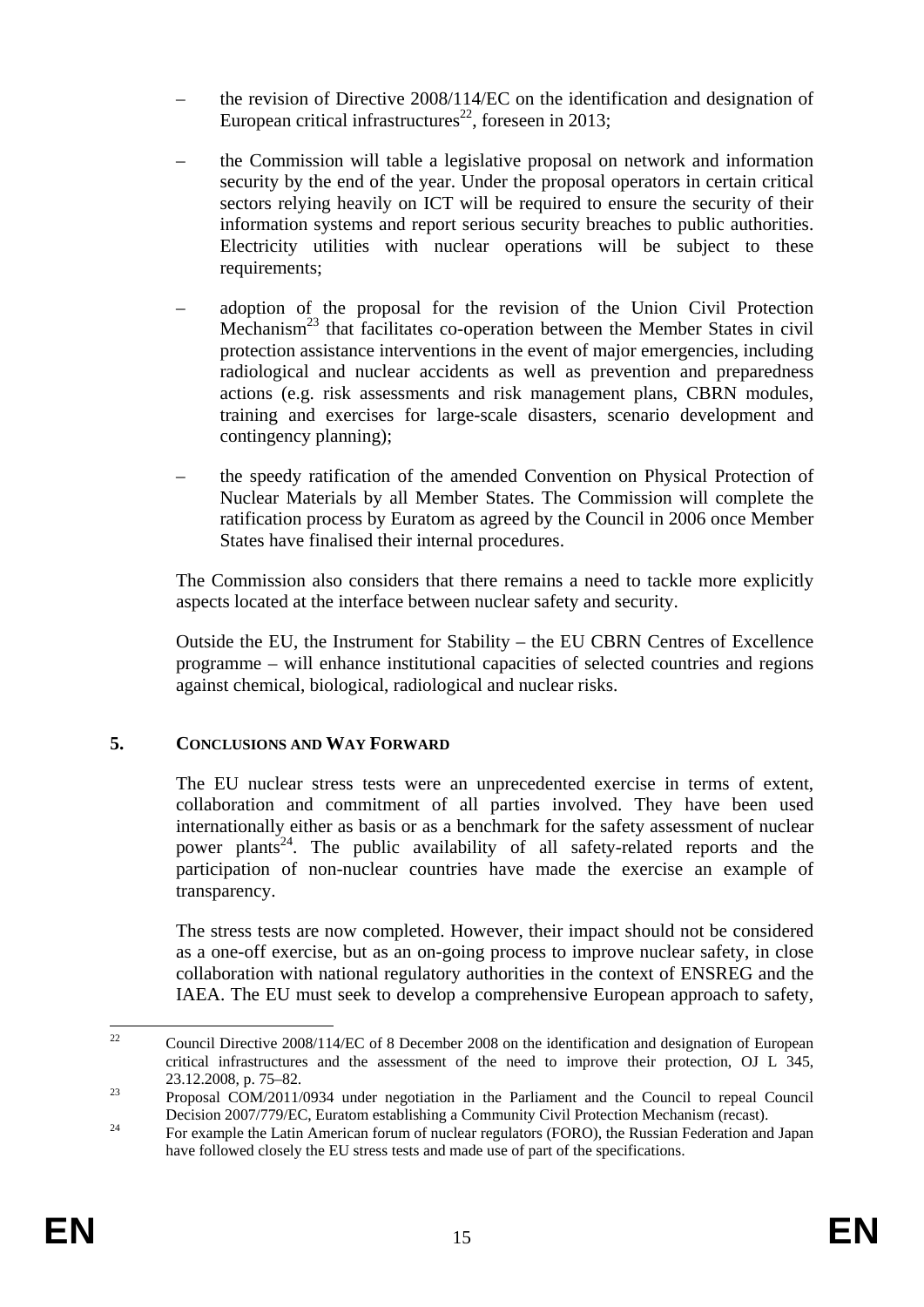which includes a revision of nuclear safety specific Euratom legislation, complemented by legislative or non-legislative instruments on nuclear liability, on emergency preparedness and response, and by pursuing actions in the area of nuclear security. In this way, citizens in the whole EU can be confident that nuclear power produced in the EU is subject to the most stringent safety conditions in the world.

The stress tests and related activities are a major achievement for the EU and the regulatory authorities in the Member States and have led to tangible results:

- Significant and tangible plant improvements have been identified in all participating countries, and are being implemented or planned.
- Weaknesses in frameworks and procedures, as well as gaps in the legal arrangements, have been identified and proposals to improve these are on the drawing board.
- First bridges have been built between authorities dealing with safety and those dealing with security. Improving the dialogue between them on topics that reside at the safety/security interface is essential to respond to citizens' concerns.

With a view to ensuring proper follow-up to the stress tests, the Commission:

- invites the European Council to commit Member States and to call upon participating third countries to implement swiftly the recommendations of the stress tests. The Commission will ensure openness and transparency during the follow-up of the stress test process but will, under the current legislation, not be legally responsible for the operational assessment of the safety of NPPs. It proposes that the European Council examine the status of the implementation of the recommendations by June 2014, on the basis of a consolidated report by the Commission, to be drafted in close cooperation with ENSREG. It invites Member States to take action without delay to implement all stress test recommendations, in accordance with the timetable of the ENSREG action plan and with the aim of implementing the vast majority of the required safety improvements by 2015;
- will present an **ambitious revision of the EU nuclear safety directive,** which it will submit to the European Parlament and Council by early 2013 at the latest, after consulting Member States scientific and technical experts as foreseen by article 31 of the Euratom Treaty. Presentation of a further proposal on nuclear insurance and liability is under consideration and will follow in 2013, just as the proposal on maximum permitted levels of radioactive contamination of foodstuffs and feeding stuffs;
- will explore proposals in the the Horizon 2020 Euratom programme aiming to faciliate the exchange between Member States of staff working in the nuclear field;
- will propose to the Council a mandate to participate actively in the working group on effectiveness and transparency in the framework of IAEA seeking improvements of the Convention on Nuclear Safety and preparing a European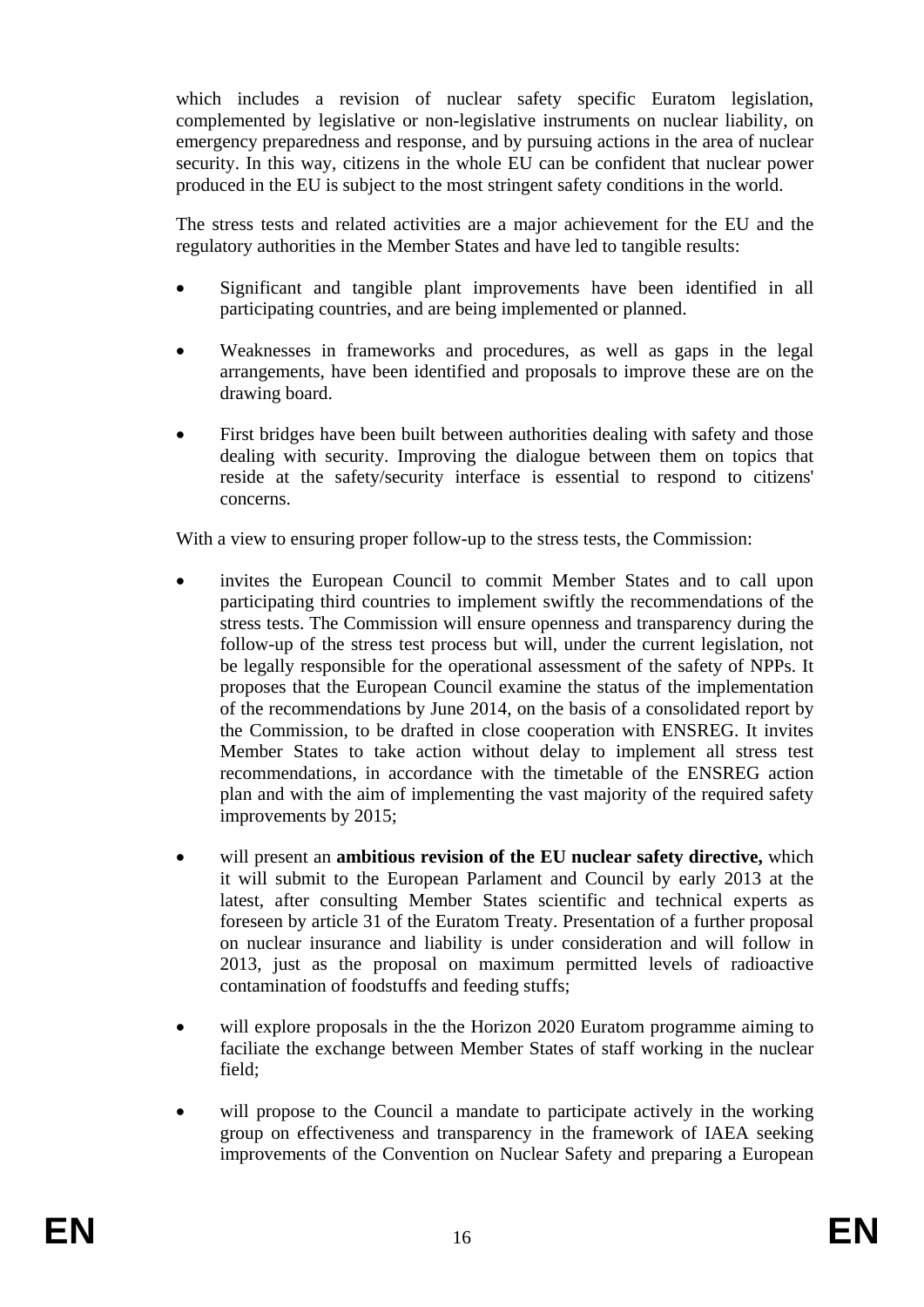joint proposal for the next review meeting in March 2014; the Commission will also maintain the ongoing dialogue with other countries to ensure the maximum convergence on the European proposals;

- will continue to encourage scientific activities aiming at further harmonization of nuclear safety assessments and practices in EU;
- will continue to contribute to the reinforcement of nuclear security building as appropriate on existing work on CBRN, by using reinforced cooperation of Member States and EU insitutions as needed as well as external cooperation instruments in close collaboration with the EEAS.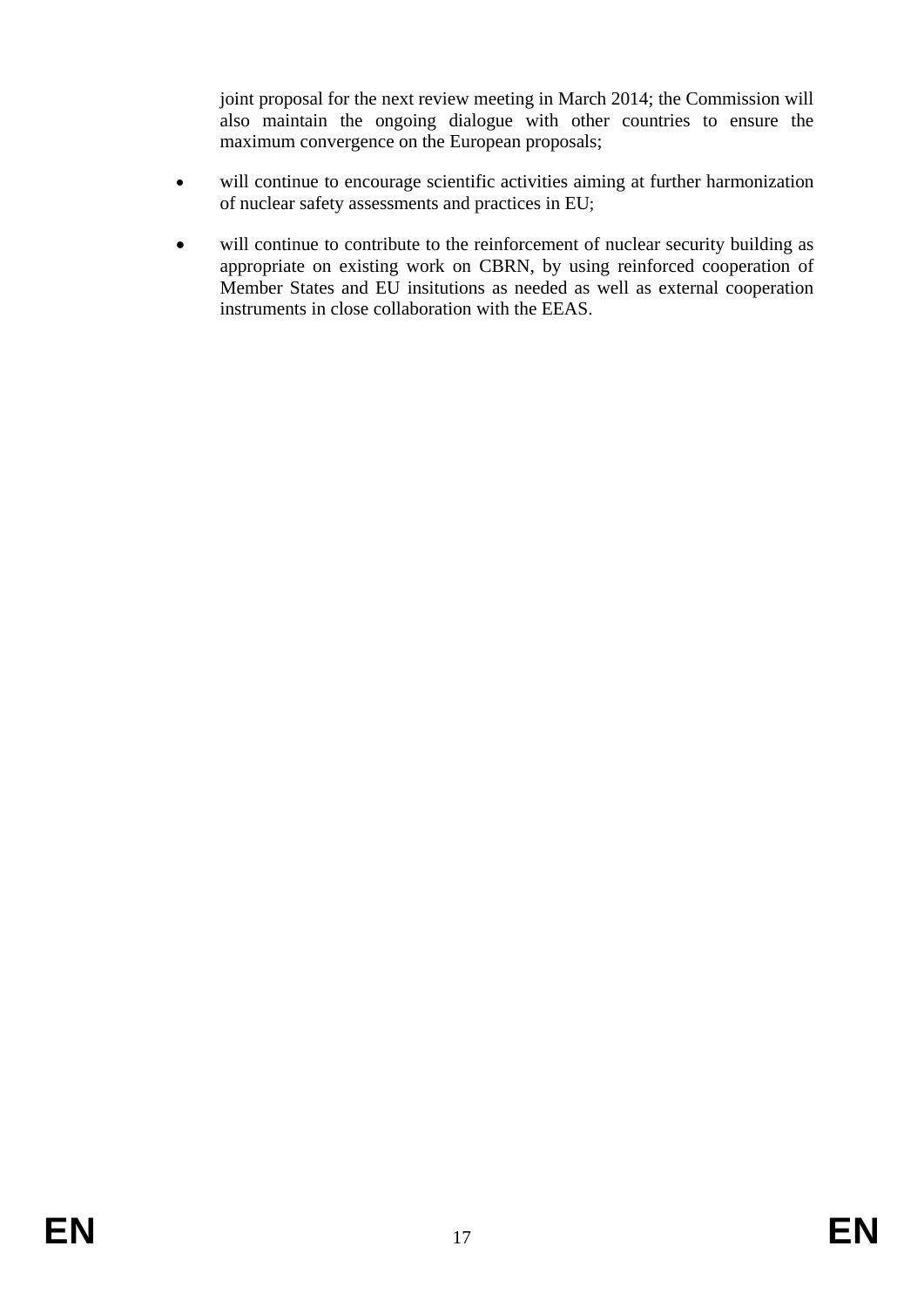#### LIST OF ABBREVIATIONS:

| <b>AHGNS</b>  | Ad-hoc Group on Nuclear Security                          |
|---------------|-----------------------------------------------------------|
| <b>BWR</b>    | <b>Boiling Water Reactor</b>                              |
| <b>CBRN</b>   | Chemical, Biological, Radiological, Nuclear               |
| <b>CNS</b>    | <b>Convention on Nuclear Safety</b>                       |
| <b>EEAS</b>   | <b>European External Action Service</b>                   |
| <b>ENSREG</b> | European Nuclear Safety Regulators' Group                 |
| <b>IAEA</b>   | <b>International Atomic Energy Agency</b>                 |
| <b>ICT</b>    | <b>Information and Communication Technologies</b>         |
| <b>INSC</b>   | <b>Instrument for Nuclear Safety Cooperation</b>          |
| <b>IPPAS</b>  | <b>International Physical Protection Advisory Service</b> |
| <b>JRC</b>    | Joint Research Centre of the European Commission          |
| <b>NPP</b>    | <b>Nuclear Power Plant</b>                                |
| <b>SAM</b>    | <b>Severe Accident Management</b>                         |
| <b>SAMG</b>   | <b>Severe Accident Management Guidelines</b>              |
| <b>TSO</b>    | <b>Technical Safety Organisation</b>                      |
| <b>PSA</b>    | Probabilistic Safety Assessment                           |
| <b>PSR</b>    | Periodic Safety Reviews                                   |
| <b>WENRA</b>  | Western European Nuclear Regulators' Association          |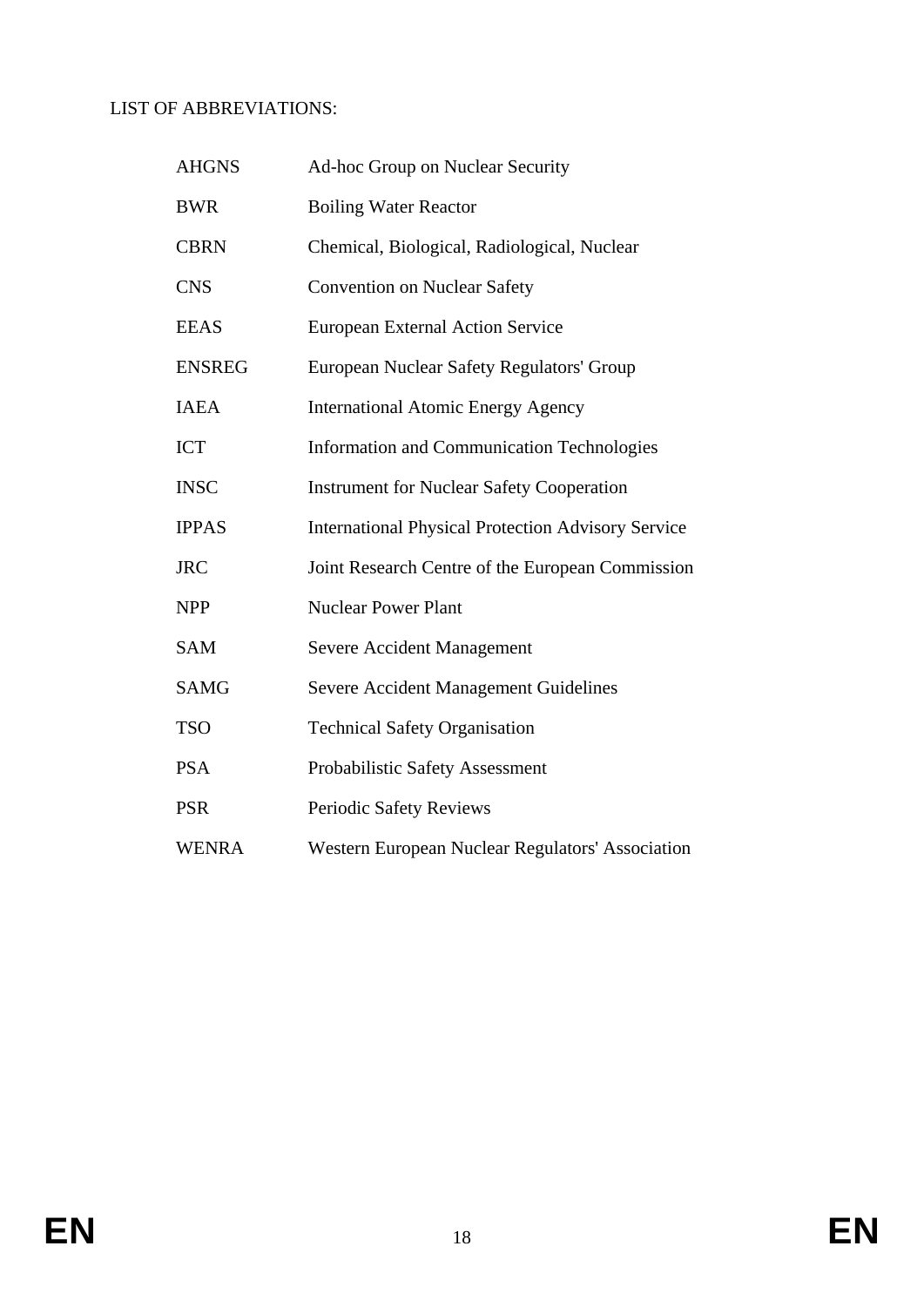# **Annex<sup>25</sup>**

# **Summary of the Main Recommendations for Improvement during the Stress Tests in EU Member State Nuclear Power Plants**

External hazard safety cases corresponding to an exceedance probability of less than once in 10 000 years should be used for earthquakes.

*(The suitability of a NPP construction site should be assessed based on an seismic analysis that takes into account the most severe earthquake over the last 10 000 years)* 

External hazard safety cases corresponding to an exceedance probability of less than once in 10 000 years should be used for flooding.

*(The suitability of a NPP construction site should be assessed based on an analysis that takes into account the most severe flood over the last 10 000 years)* 

A Design Basis Earthquake corresponding to a minimum peak ground acceleration of 0.1 g should be used.

NPP design must be able to withstand an earthquake producing at least a peak ground acceleration 0.1 g.

Means needed to fight accidents should be stored in places adequately protected against external events.

On-site seismic instrumentation should be installed or improved.

Time available to the operator for restoration of the safety functions in case of loss of all electrical power and/or ultimate heat sink should be more than 1 hour (without human intervention).

Emergency Operating Procedures should cover all plant states (full power to shutdown states).

Severe Accident Management Guidelines should be implemented and should cover all plant operating states (from "full power" to "shutdown" states).

Passive measures to prevent hydrogen explosions (or other combustible gasses) in case of severe accident should be in place (such as Passive Autocatalytic Recombiners or other relevant alternatives).

Containment Filtered Venting Systems should be in place, so as to limit the amount of radioactivity released outside the containment in case of accident.

 $25$ 25 The issues listed should be read together with the accompanying Commission Staff Working Document where they are explained in more detail and linked to nuclear power plants where they were observed.